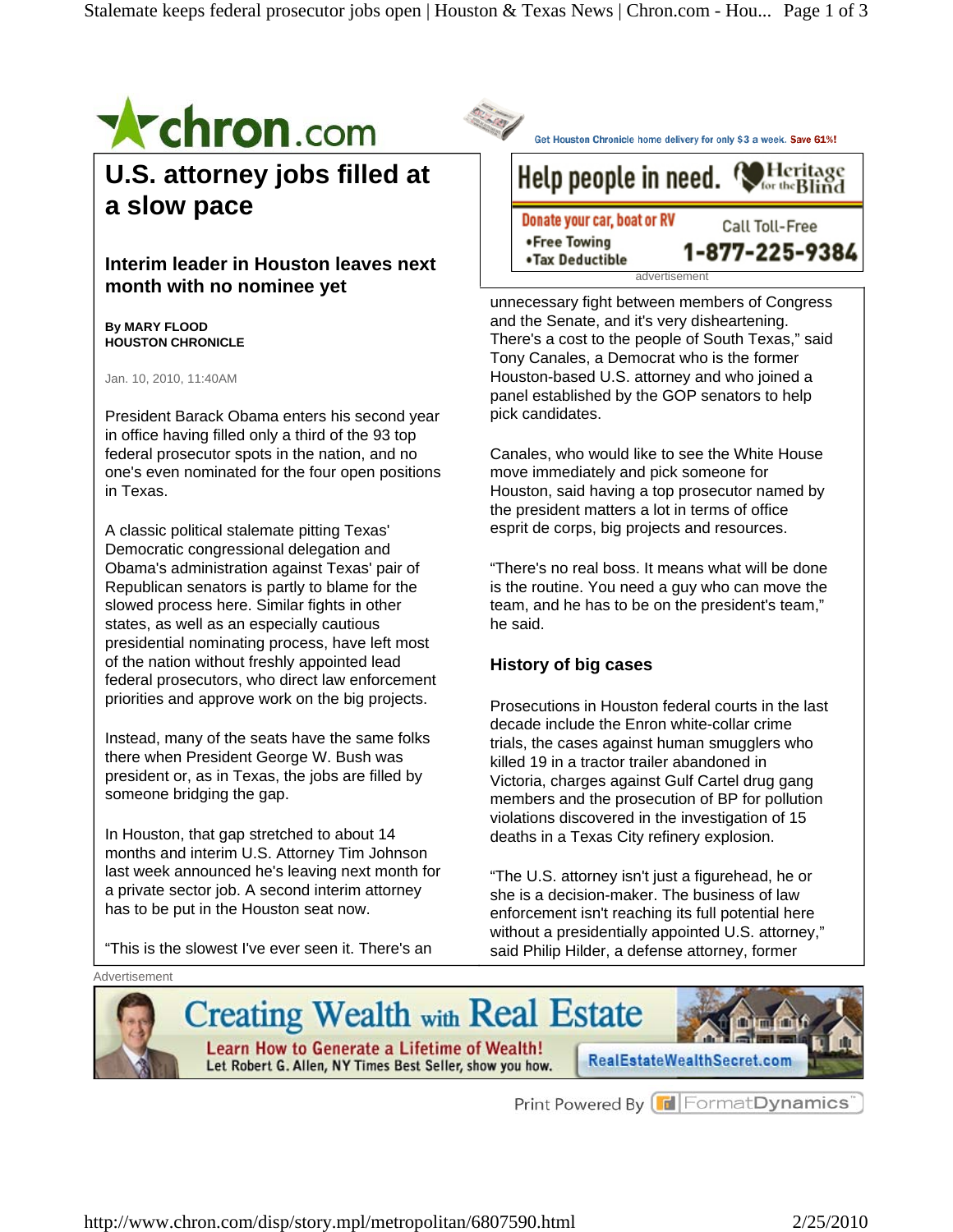

federal prosecutor and Democrat activist.

Houston and the other Texas seats aren't the only ones caught up in political snarls. Alabama and Pennsylvania are suffering with political splits and some states without this problem still don't have the jobs filled either.

The last presidential appointee in Houston was Don DeGabrielle, named by Bush. DeGabrielle l eft the office to his first assistant, Johnson, in November 2008.

The process to pick U.S. attorneys is frustrating to almost all involved. It got worse under ex-Attorney General Alberto Gonzales when candidates were blatantly screened for political leaning. Obama's attorney general, Eric Holder, said they'll fill the positions cautiously because of that.

## **Nominee list gathered**

But the Obama administration is well behind where presidents Bush and Bill Clinton were at this point.

What usually happens is that the senior U.S. senator in the president's party suggests a name to the White House. The nominees need Senate approval and by tradition  $-$  not by law  $-$  a home-state senator can block confirmation.

In Texas and some other Southern states with no Democratic senators, the leading congressional members were supposed to pick. But that riled Sens. Kay Bailey Hutchison and John Cornyn.

In March, the Texas Democratic congressional members developed a candidate list, while GOP senators started asking for their own applicants.

**Advertisement** 

Get Houston Chronicle home delivery for only \$3 a week. Save 61%!

advertisement

The White House barked back that it would only nominate someone approved by the Democrats, who submitted four names for Houston: Larry Veselka, Eric Reed, Susan Strawn and Cedric Joubert.

The senators had their screening committee look at those four and others, and the committee's top two recommendations of Veselka and Ken Magidson were interviewed by Cornyn and Hutchison. The senators recommended only Magidson to the White House.

That produced a stalemate. The Democrats don't like Magidson because he was Gov. Rick Perry's appointee to fill out scandal-plagued Harris County prosecutor Chuck Rosenthal's term.

Spokesmen for Cornyn and Hutchison say they won't accept Veselka even though their committee ranked him second. Magidson is clearly the superior choice, they argue.

## **Bragging rights**

Dan Hedges, another former U.S. attorney in Houston who heads the GOP-heavy screening committee, said his group was very happy with Magidson and Veselka and he hasn't been a part of what's happened since.

"I just don't know the politics of the logjam," Hedges said.

Print Powered By **F** Format Dynamics"